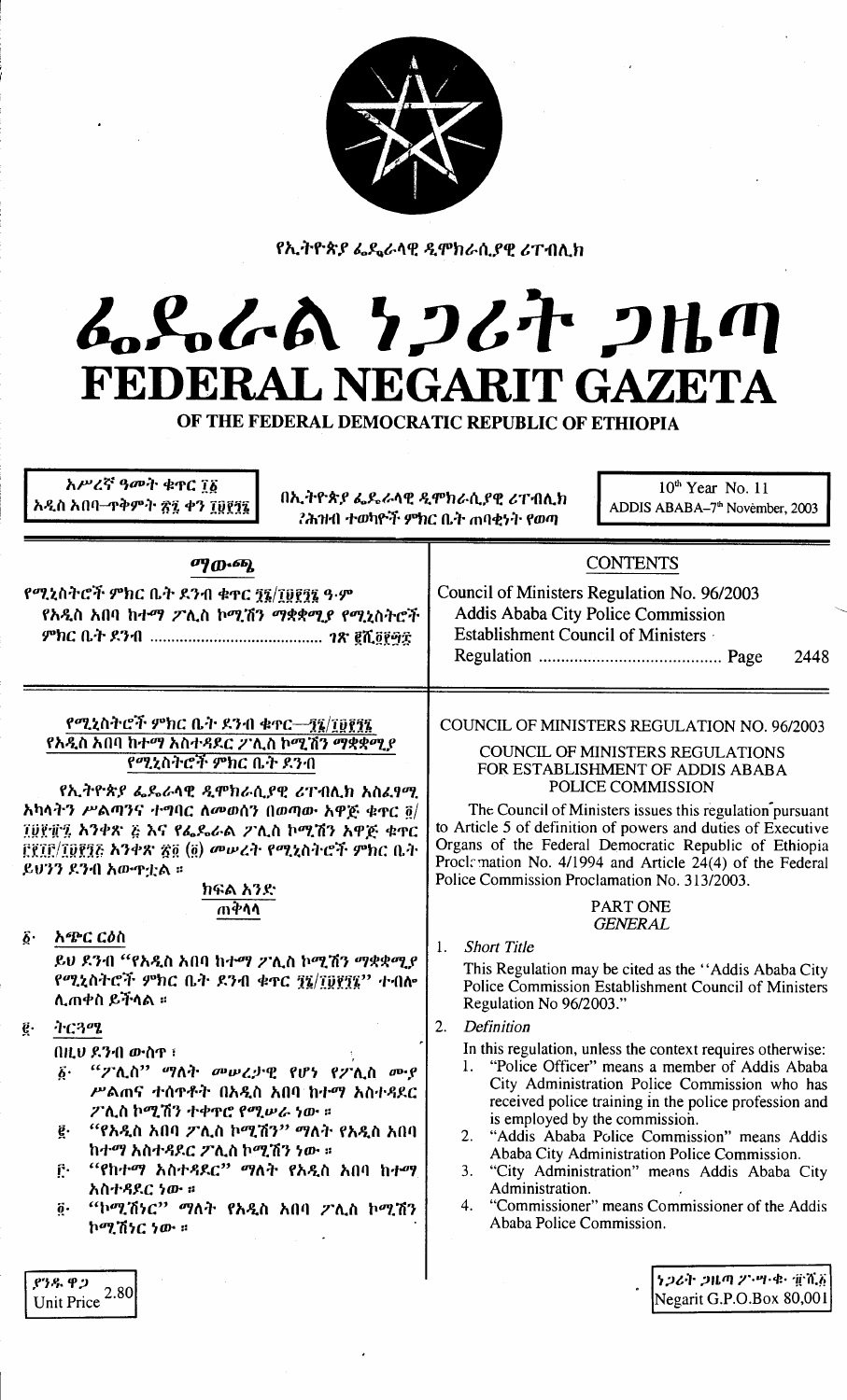# ክፍል ሁለት ስለአዲስ አበባ ከተማ ፖሊስ ኮሚሽን *መ*ቋቋም

#### መቋቋም Ë.

- በኋላ ''ኮሚሽን'' እየተባለ የሚጠራ በዚህ ደንብ ሀጋዊ ሰውነት ያለው አካል ተቋቁሟል ።
- ē ኮሚሽኑ በሕግና በሙ*ያ የሚኖረ*ው ነፃነት እንደተጠበቀ ሆኖ ተጠሪነቱ ለፌዴራል ፖሊስ ኮሚሽን ይሆናል ፡፡
- ፫· የፌዶራል ፖሊስ ኮሚሽን የኮሚሽኑን አደረጃጀት ፣ አሥራር ፣ ሥልጠና ፣ ወንጀል መከላከልና ምርመራ ሥራ የሚመለከቱ የፖሊሲ ፣ የስትራቴጂና የስታንዳርዳይ ዜሽን አቅጣጫዎችን ይወስናል ፣ ተግባራዊንታቸውን ይከታተላል።
- የከተማው አስተዳደር የኮሚሽኑን ዕቅድና በጀት  $\ddot{\mathbf{0}}$ . ይወስናል ፣ የኮሚሽኑን ስምሪትና የዕለት ተዕለት ሥራ ይከታተሳል ፡፡

#### ውክልና ስለመስጠት  $\ddot{\mathbf{0}}$ .

ለፌዴራል ፖሊስ ኮሚሽን ከተሰጡት ሥልጣንና ተግባሮች መካከል በዚህ ደንብ በዝርዝር የተለዩት ተግባሮች በአዲስ አበባ ከተማ ፖሊስ ኮሚሽን እንዲከናወኑ ለከተማው አስተ ዳደር ውክልና ተሰዋቷል ፡፡

## $\vec{k}$ : ዓላማ

የኮሚሽኑ ዓላማ በከተማው አስተዳደር ውስጥ የሀገሪቱን ሕገ መንግሥትና ሌሎች ሕጎችን በማክበርና በማስከበር የሕዝብን ተሳትፎ መሠረት በማድረግ ወንጀል በመከላከል የከተማውን *ነዋሪዎች* ሰላምና ደህንነት ማስጠበቅ ነው ።

## የኮሚሽኑ ሥልጣንና ተግባር

**ከማሽኑ** ፣

- በፌዴራል ፍርድ ቤቶች ማቋቋሚያ አዋጅ ቁጥር ፳፭/  $\boldsymbol{\delta}$ . ፲፱፻፹፰ (እንደተሻሻለ) በአንቀጽ ፬ ለፌዴራል ፍርድ ቤቶች ከተሰጡት የወንጀል የዳኝነት ሥልጣን ውጭ ባለ በአዲስ አበባ ከተማ ውስዋ በሚነሱ ማናቸውም የወንጀል ጉዳዮች የመመርመርና የመከላከል ሥልጣን ይኖረዋል ።
- በአዲስ አበባ ከተማ ቻርተር በአንቀጽ ፵፩ ንውስ አንቀጽ ĝ. ፪ መሠረት በአዲስ አበባ ከተማ ነክ ፍርድ ቤት የወንጀል እና የደንብ መተላለፍ የዳኝነት ሥልጣን ሥር ያለ ንዳዮችን ይመረምራል ፣ ይከላከላል ።
- የከተማውን አስተዳደር ቻርተር በመጣስ አስተዳደሩን  $\mathbf{r}$ . አደ*ጋ* ላይ ሊዋለ· የሚችሉ ማናቸውም እንቅስቃሴዎች ይከላከላል ፡
- በከተማው አስተዳደር ዋቅሞችና ተቋሞች ሳይ  $\mathbf{\hat{g}}$ . የሚፈፀሙ ወንጀሎችን ይከላከላል ፣
- የከተማው አስተዳደር ተቋማትን ይጠብቃል ፣  $\ddot{c}$
- ለከተማው አስተዳደር ከፍተኛ ባለሥልጣናት ዋበቃ  $\hat{\imath}$ .  $PRCDA:$
- በፌዶራልና በከተማ ነክ ፍርድ ቤቶች የሚሰጠውን  $\ddot{\mathbf{z}}$ . ትዕዛዝ ወይም ውሳኔ ይፈጽማል ፣
- የወንጀል ምርመራን በተመለከተ ከፌዴራል ዐቃቤ Ϋ́. ሕግና ከከተማ አስተዳደር ዐቃቤ ሕግ የሚሰጠውን ትዕዛዝ ይፈጽማል ፣
- በከተማው ደረጃ ለወንጀል መከላከልና ምርመራ ሥራ  $\ddot{\mathbf{p}}$  . የሚረዱ ዋናቶችን ያከናውናል ፣ ለፌዴራል ፖሊስ ኮሚሽንና ለከተማው አስተዳደር ያቀርባል ፣

## PART TWO ESTABLISHMENT OF THE ADDIS ABABA CITY POLICE COMMISSION

- 3. Establishment
	- Addis Ababa City Administration Police Commis- $1)$ sion (herein after refered as "the Commission") is hereby established having its own legal personality,
	- $(2)$ Without prejudice to its legal and professional independence, the commission shall be accountable to the Federal Police Commission.
	- The Federal Police Commission determines and  $3)$ follow up its implementation the commission's organization, procedure, training, policies pertaining to crime prevention and investigation, directions of strategy and standardization.
	- The City Administration follow and determine on  $4)$ the commission's plan, budget, assignment and day to day activity.

#### 4. Delegation

Among the powers and functions bestowed to the Federal Police Commission, the functions listed under this regulation are delegated to City Administration to be undertaken by Addis Ababa City Police Commission.

#### 5. Objective

The objective of the Commission is to maintain peace and security of the dwellers under the city administration by complying to and enforcing the constitution and other laws of the country by preventing crime based on the participation of the people.

## 6. Powers and Functions of the Commission

The Commission:-

- 1) Except the jurisdictions given to Federal Criminal Court in line with Article 4 of the Federal Courts Establishment Proclamation No. 25/1998 (as amended), has a power to prevent and investigate any crime in the city of Addis Ababa.
- 2) Investigate and prevent crimes and petty offences that fall under the jurisdictions of the Addis Ababa Municipal Court that are stated under Article 41 Sub.Article (2) of the charter of Addis Ababa.
- 3) Prevent any activities that jeopardize the administation by violating the charter of the City Administration.
- 4) Prevent crimes against the interest and institutions of the City Administration.
- 5) Safeguard the institutions of the City Administration.
- 6) Give security protection to the higher officials of the City Administration.
- 7) Execute orders or decisions of the federal and municipal courts.
- 8) Execute orders issued by the Federal Public Administration public Prosecutor and City prosecutor in regard to investigations of crime.
- 9) Conduct citywide studies to enhance crime prevention and investigation and submit to the Federal Police Commission and to the City Administration.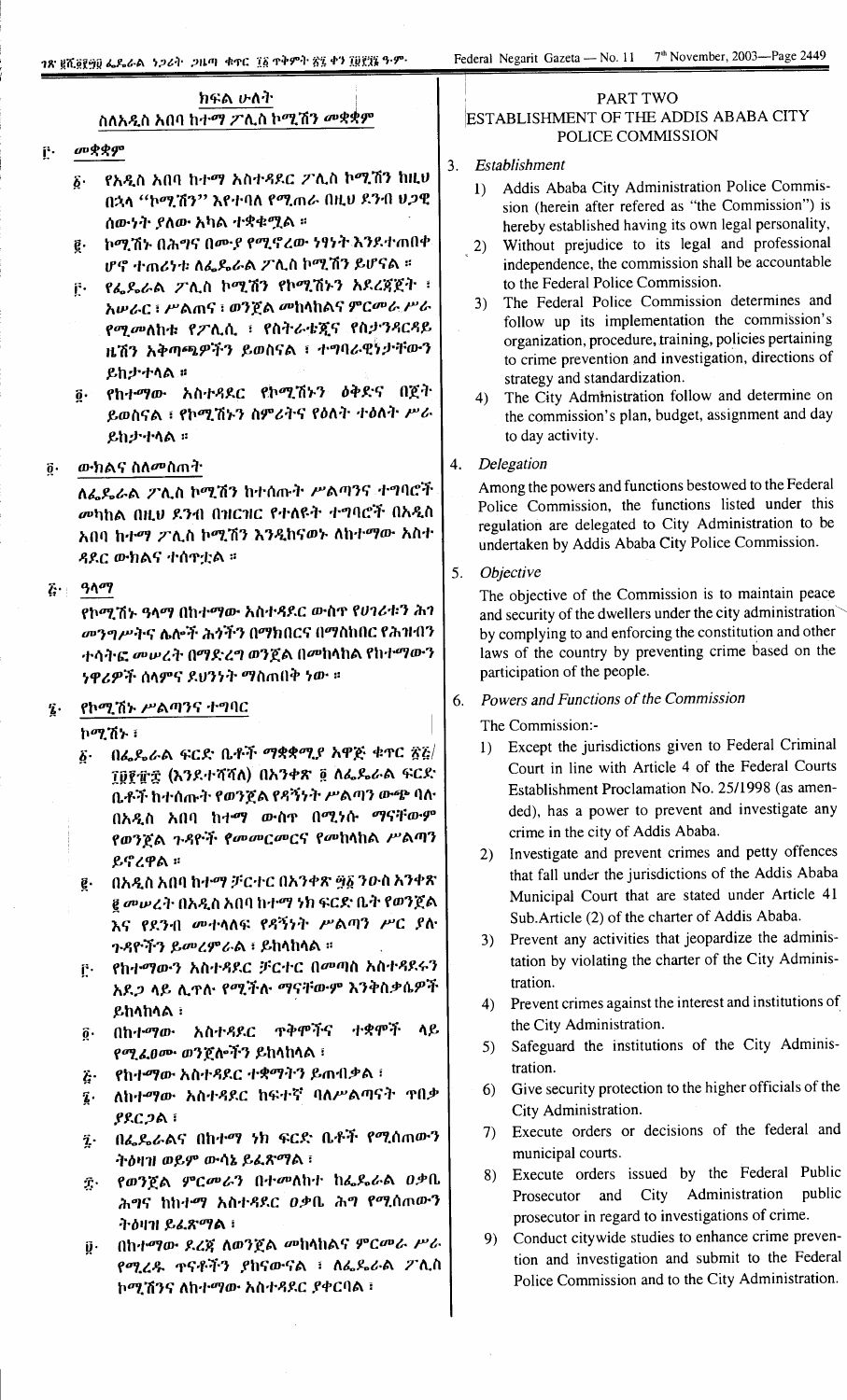- ፲ በኮሚሽኑ ሥልጣን ሥር የሚወድቁ የወንጀል መረጀ ዎችን ያሰባስባል ፣ ያጠናቅራል ፣ ለፌዴራል ፖሊስ ኮሚሽን እና ለከተማው አስተዳደር ያስተላልፋል ፣
- ፲፩· ከጸዋታ አካላት ጋር የመረጀ ልውውጥና የሥራ ቅንጅት  $PACJAI$
- 70 የከተማውን የትራፊክ እንቅስቃሴ ሥርዓት ያስከብራል፣
- ፲፫· በከተማው በሚደረጉ ሕዝባዊና ሃይማኖታዊ በዓላት ፣ በስፖርትና በመሳሰሉት ዝግጅቶች የጥበቃ አገልግሎት ይሰጣል ፣
- ፲፬· ውል ይዋዋላል ፣ በራሱ ስም ይከሳል ፣ ይከሰሳል ፣
- $\vec{z}$ . የኮሚሽኑ አቋም ፣

የአዲስ አበባ ከተማ አስተዳደር ፖሊስ ኮሚሽን፡–

- በፌዴራል ፖሊስ ኮሚሽነር አቅራቢነት በፌዴራል  $\boldsymbol{\delta}$ . ጉዳዮች ሚኒስትር የሚሾም አንድ ኮሚሽነር እና ምክትል ኮሚሽነር ፡
- ፪· ኮሚሽነሩን ፣ ምክትል ኮሚሽነሩን እና የመምሪያ ኃላፊዎችን ያቀፈ የሥራ አመራር ጉባዔ ፣ እና
- ለሥራው አስፈላጊ የሆኑ ሌሎች ሠራተኞች ፣  $\mathbf{r}$ . ይኖረዋል።

#### $\hat{\mathbf{r}}$ . የኮሚሽኑ የሥራ አመራር ጉባዔ

#### የሥራ አመራር ጉባዔ ፣

- δ· በከተማው ውስጥ ወንጀልን ለመከላከልና ለመመርመር የሚረዱ የፖሊሲና የስትራቴጂ ጥናቶችን በመመርመር ከአስተያየት ጋር ለከተማው ከንቲባ እና ለፌዴራል ፖሊስ ኮሚሽነር እንዲቀርብ ያደርጋል ፣
- ፪· የኮሚሽኑን አደረጃጀት ፣ አወቃቀርና አሥራር የሚመ ለከቱ ጥናቶችን ይመረምራል ፣ በጥናቶቹ መሠረት ሊወሰዱ የሚገባቸውን እርምጃዎች ከአስተያየት ጋር ለፌዴራል ፖሊስ ኮሚሽን ያቀርባል ፣
- ፫· በፌዴራል ፖሊስ ኮሚሽን በሚወሰነው የፖሊስ ሥልጠና ስትራቴጂና ስታንጻርድ መሠረት የኮሚሽኑን መሠረታዊ የፖሊስ ሥልጠና ዕቅድ ያዘጋጀል ፣ እንዲጸ ድቅለትም ለከተማው አስተዳደር ያቀርባል ፣
- ፬· የኮሚሽኑን ዓመታዊ ዕቅድ ሪፖርትና የሥራ አፈፃፀም ይገመግማል ፣ ከአስተያየት ጋር ለከተማው አስተዳደር ከንቲባ እና ለፌዴራል ፖሊስ ኮሚሽነር ያቀርባል ።

#### የከተማው አስተዳደር ከንቲባ ሥልጣንና ተግባር  $\ddot{\boldsymbol{\theta}}$ .

#### የከተማው አስተዳደር ከንቲባ

- ፩· የኮሚሽኑን ሥራ በበላይነት ይመራል ፣ ይቆጣጠራል ፣
- በኮሚሽኑ የቀረበለትን ዓመታዊ ዕቅድ ፣ በጀት ፣ ą. ሪፖርትና የሥራ አፌፃፀም በሚመለከት ከፌዴራል ፖሊስ ኮሚሽን የሚሰጠውን አስተያየት በማካተት ተገቢው ውሳኔ እንዲሰዋ ለከተማው ምክር ቤት ያቀርባል፣
- የኮሚሽኑ አደረጃጀት ፣ የስታንዳርዳይዜሽን ፣ የሥልጠና  $\mathbf{r}$ . ዋናቶች በመመርመር ከአስተያየቱ *ጋ*ር ለፌዴራል ፖሊስ ኮሚሽን ያቀርባል ፣
- በከተማው ውስኖ ሕግና ሥርዓትን ለማስከበር ኮሚሽኑ ö. ለሚያደርገው እንቅስቃሴ የከተማው **ነዋሪዎች** ቅንጅትና ትብብር እንዲጠናከር ያደርጋል ፡፡
- 10) Collect and analyze criminal data that fall under the jurisdiction of the commission and report to Federal Police Commission and to the City Administration.
- 11) Exchange information and undertake coordinated activities with security organs.
- 12) Enforce the rules and the filows of traffic in the City.
- 13) Give patrol service to public and religious ceremonies, to sporting and other similar events.
- 14) Enter in to contracts, sue and be sued in its own name
- 7. Structure of the Commission

The commission of Addis Ababa City administration shall have:

- 1) A Commissioner and Deputy Commissioner to be appointed by the Minister of Federal Affairs as per the recommendation of the Federal Police Commissioner.
- $(2)$ A mamagement council comprising of the Commissioner, Deputy Commissioner and department heads; and
- 3) Other stuff necessary for its activities,
- 8. Powers and Functions of the Management Council of the Commission

The Management Council shall:-

- 1) Examine policy and strategic researches that help crime prevention and investigation in the city and submit the same to the Mayor of the City and to the Federal Police Commission with its recommendations.
- $(2)$ Examine studies pertaining to the organization, structure, and operation of the Commission; and submit alongwith the measures to be taken with its recommendations to the Federal Police Commission.
- 3) Based on the Federal Police Commission decision that determine basic training strategy and standard, the Commission prepare its basic police officers training plan and submit to the City Administration for approval.
- $4)$ Evaluate the annual plan, report and performance of the Commission and submit to the City mayor and to the Federal Police Commissioner with its recommendations.

## 9. Powers and Functions of the Mayor

The mayor shall:-

- 1) Direct and co-ordinate the Commission's activities.
- 2) Taking into account the recommendation given by the Federal Police Commission in regard to the report he receives from the Commission on the annual plan, budget, report and performance present to the City Council for appropriate decision.
- Examine organization, standardization and training  $3)$ research of the Commission and submit to the Federal Police Commission with recommendation.
- 4) Strengthen the collusions and coordination of Dwellers for the activity of the Commission to enforce law and order in the City.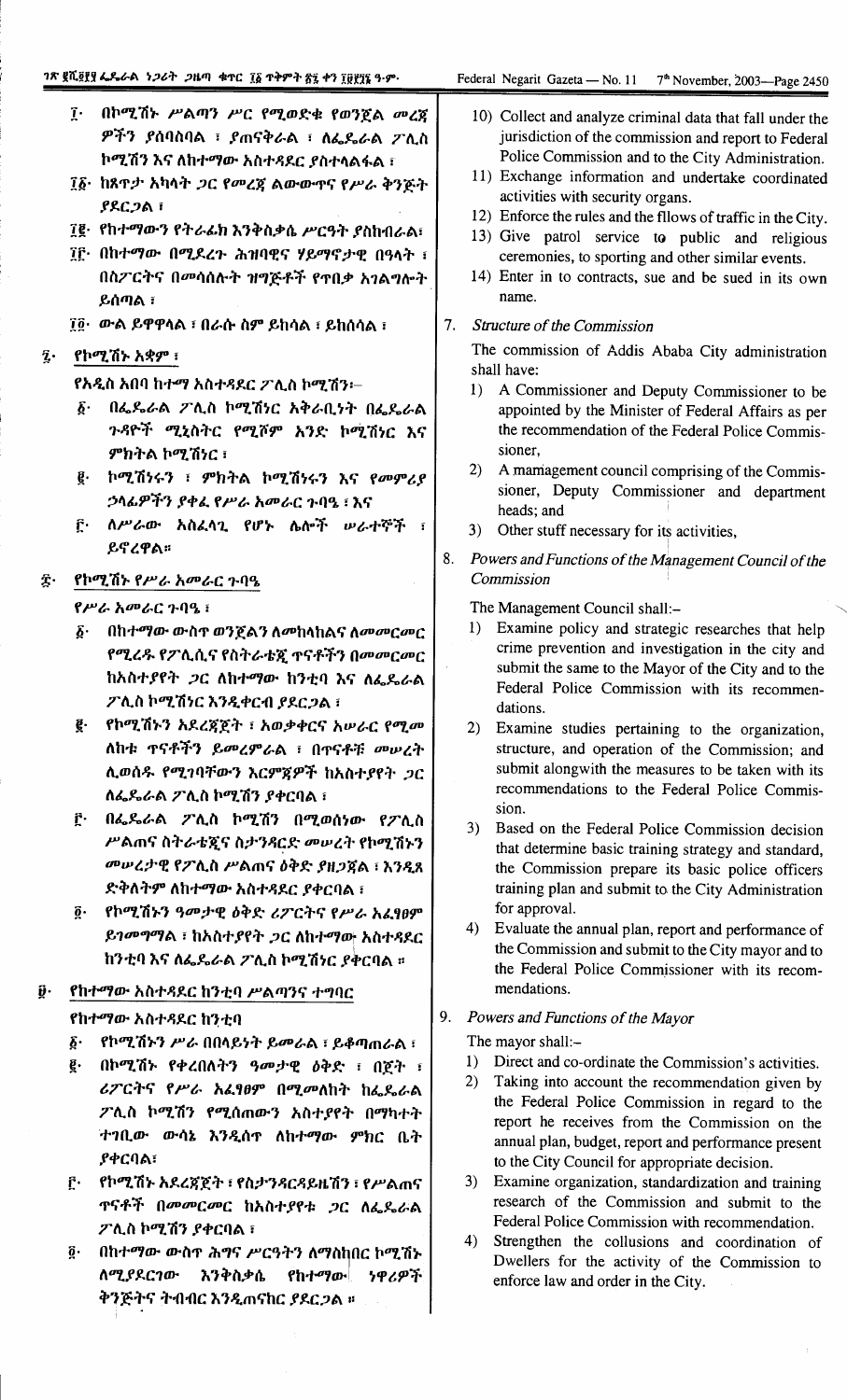#### $\mathbf{r}$ . የኮሚሽነሩ ሥልጣንና ተግባር

- የአዲስ አበባ ከተማ አስተዳደር ፖሊስ ኮሚሽነር б. ተጠሪነቱ ለፌዴራል ፖሊስ ኮሚሽነር ሆኖ የኮሚሽኑን ሥራ በበላይነት ይመራል ፣ ያስተዳድራል ፣
- ą. የዚህ አንቀጽ ንውስ አንቀጽ (፩) አነ*ጋገ*ር እንደተጠበቀ ሆኖ ኮሚሽነሩ ፣
	- ሀ) የኮሚሽኑን መምሪያ ኃላፊዎች እንዲሾሙ ከከተማው አስተዳዳሪ *ጋ*ር በመመካከር ለፌዴራል ፖሊስ ኮሚሽነር ያቀርባል ፣
	- ለ) የኮሚሽኑን የመተዳደሪያ ደንብ ያስፈጽማል ፣
	- ሐ) በፖሊስነት ከተቀጠሩት ውጪ ያሉትን የድጋፍ ሰጪ ሥራተኞች በፌዴራል ሲቪል ሰርቪስ ሕግ መሥረት ይቀዋራል ፡ ያስተዳድራል ፡
	- መ) የኮሚሽኑን አደረጀጀት ፣ አወቃቀር ፣ አሠራር ፣ የወንጀል መከላከልና ምርመራ ሥራዎች የሚመ ለከቱ ዋናቶች እንዲከናወኑ ያደርጋል ፣
	- *w***)** የኮሚሽኑን የሥራ ዕቅድ እና ረቂቅ በጀት በማዘ *ጋ*ጀት ለከተማው አስተዳደር ከንቲባ ያቀርባል ፣ በጀት ሲጸድቅም በሥራ ላይ እንዲውል ያደርጋል ፣
	- ቀ) ለኮሚሽኑ በተፈቀደው በጀት መሥረት ገንዘብ ወጪ ያደርጋል ፣ የአዲትና ኢንስፔክሽን ሥራዎች እንዲሰሩ ያደርጋል ፣
	- የኮሚሽኑን የሥራ አመራር ጉባዔ በሰብሳቢነት  $\mathcal{L}$ ይመራል ፣

## ፲፩· የምክትል ኮሚሽነሩ ሥልጣንና ተግባር

- ምክትል ኮሚሽነሩ፡- $\delta$ .
	- $\boldsymbol{v}$ ) የኮሚሽኑን ተግባራት በማቀድ ፣ በማዶራጀት ፣ በማስተባበር ኮሚሽነሩን ይረዳል ፣
	- በኮሚሽኑ መዋቅር መሠረት የሥራ ክፍፍል ለ) -በማድረግ ከኮሚሽኑ ዘርፎች መካከል ከፊሉን ይከ ታተላል ፣
	- ሐ) ኮሚሽነሩ በማይኖሩበት ጊዜ ተክቶት ይሥራል ፣
	- *መ*) በኮሚሽነሩ ተለይተው የሚሰጡትን ሌሎች ተግባራት ያከናውናል ።
- ምክትል ኮሚሽነሩ ተጠሪነቱ ለኮሚሽነር ይሆናል ። ē.

#### ïĝ∙ በጀት

የኮሚሽኑ በጀት በከተማው አስተዳደር ምክር ቤት ይመደባል ።

#### ÎĒ∙ ስለሂ*ሣብ መዛግብት*

- ፩· ኮሚሽኑ የተሟላና ትክክለኛ የሂሣብ መዛግብት ይይዛል።
- የኮሚሽኑ የሂሣብ *መ*ዛግብት እና ገንዘብ ነክ ሰነዶች g. በዋናው አዲተር ወይም በሚሰይማቸው አዲተሮች በየዓመቱ ይመረመራል ።

# ክፍል ሦስት ልዩ ልዩ ድን*ጋጌዎች*

#### የፌጼራል ፖሊስ አዋጅና ደንብ ተፈፃሚ ስለመሆናቸው Ţĝ∙

የፌዴራል ፖሊስ ኮሚሽን ማቋቋሚያ አዋጅ ቁዋር ፫፻፲፫/ ፲፱፻፶፩ ዓ·ም አንቀጽ ፲፭ ፣ ፲፯ ፣ ፲፭ ፣ ፲፰ ፣ ፲፱ ፣ ጽ ፣ ጽ፩ ፣ ጽ፬ ፣ <u>ጽሯ ፣ ጽ፯ እና ጽ፯ ላይ የተመለከቱ ድንጋጌዎች እና የፌ</u>ዴራል ፖሊስ ኮሚሽን መተዳደሪያ ደንብ ቁዋር ፹፮/፲፱፻፺፩ በኮሚሽኑ ላይ ተፈፃሚነት ይኖራቸዋል ።

#### 10. Powers and Functions of the Commissionner

- 1) The Addis Ababa City Administration Police Commissioner shall be accountable to the Federal Police Commissioner and direct, coordinate the overall activities of the Commission.
- 2) With out prejudice to the generality of Sub-Article (1) of this Article, the Commissioner shall:-
	- (a) in constultation with the City Administration, recommend department heads of the Commission to be appointed by the Federal Police Commission;
	- (b) execute regulations of the commission;
	- $(c)$ employ and administer the supporting staff other than those employed as police officer, in accordance with the Federal Civil Service Law;
	- $(d)$ cause studies to be made in regard to the organization, structure, procedure (operation) crime prevention and investigation activities;
	- $(e)$ prepare and submit the work plan and draft budget of the Commission to the mayor, and implement the same upon approval;
	- $(f)$ effect expenditures in accordance with the budget approved for the Commission, give order that auditing and inspections be undertaken.
	- preside over the meeting of the management  $(g)$ council.
- 11. Powers and Funtions of the Deputy Commissioner
	- 1) The Deputy Commissioner shall:
		- assist the Commissioner in planning, or- $(a)$ ganizing, directing and coordinating the functions of the Commission;
		- follow up part of the Commission's depart- $(b)$ ments by sharing functions in accordance with the structure of the Commission;
		- act on behalf of the Commissioner in the  $(c)$ absence of the latter;
		- $(d)$ discharge other duties which may be specifically entrusted to him by the commissioner.
	- $(2)$ The Deputy Commissioner shall be accountable to the Commissioner.

## 12. Budget

The City Administration Council shall allocate the budget of the Commission.

## 13. Books of Accounts

- 1. The Commission shall keep complete and accuratte books of accounts.
- $\mathcal{P}$ The books of accounts and documents relating to finance shall be annually audited by the Auditor General or Auditor designated by him.

#### **PART THREE** MISCELLANEOUS PROVISIONS

14. The Application of Federal Police Proclamation and Regulation

The provision stated under Article 15, 16, 17, 18, 19, 20, 21, 24, 25, 26 & 27 of Federal Police Commission Proclamation No. 313/2003 and Federal Police Commission Admnistration Regulation No. 86/2003 shall apply upon the Commission.